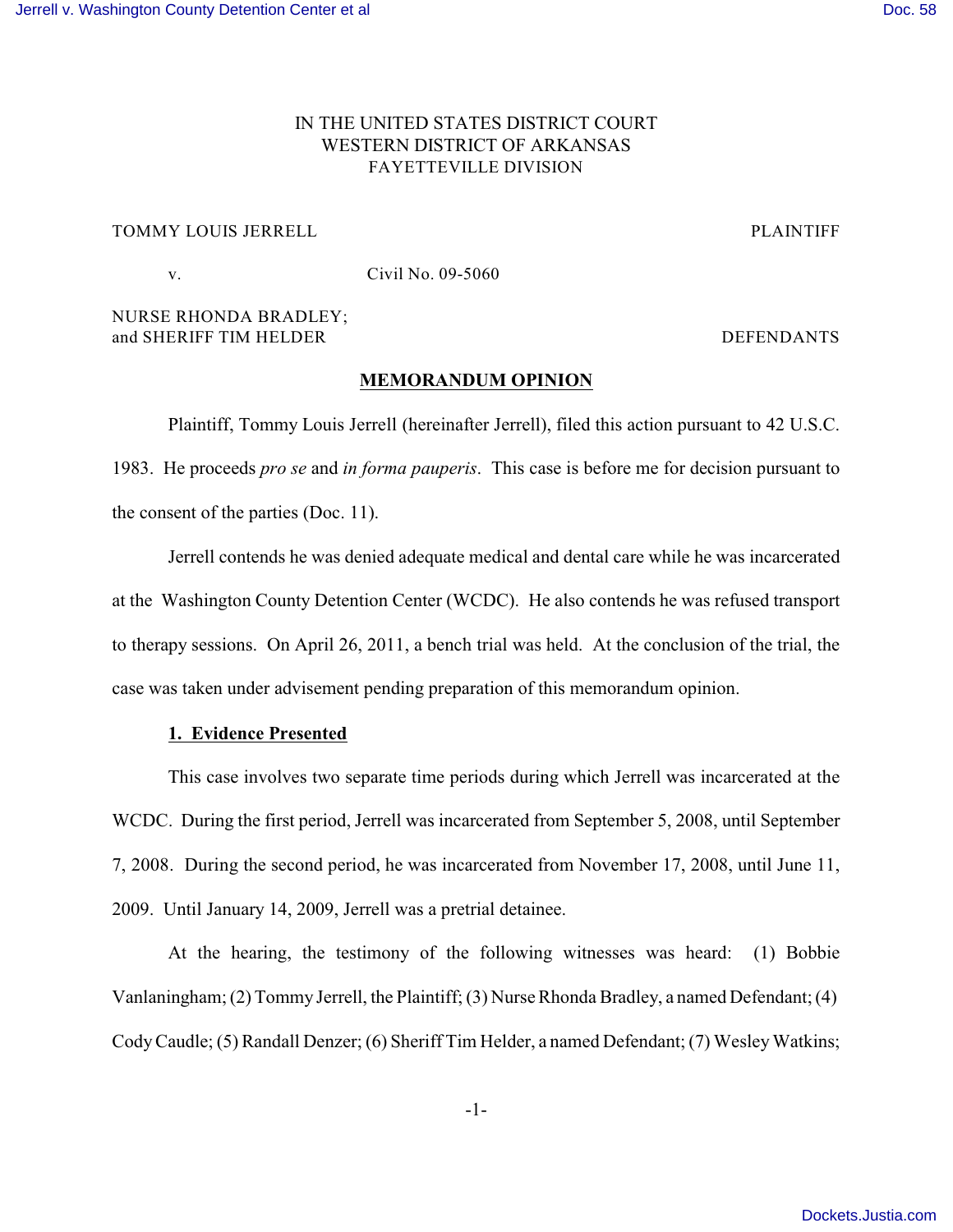and (8) Leslie Reese. For purposes of discussion, the testimony of the witnesses will be summarized.

#### **Bobbie Vanlaningham**

Jerrell is Vanlaningham's brother. In September of 2008, she testified Jerrell suffered severe burns to his hands and stomach. When he was released from the WCDC on September 7th, she testified Jerrell's burns were grossly infected and his pain level was "horrendous." He had a shirt on loosely around his shoulders. She testified she could not recall whether he had pants on.

She first took Jerrell by her home, looked at the wounds, put gauze on them, and then took him to the Berryville hospital. Personnel there suggested he should be taken to the Burn Center in Springfield. Vanlaningham took Jerrell to Springfield, Missouri, to be treated at the burn unit of St. John's Regional Health Center. He was admitted and remained hospitalized for four days.

During his second incarceration in the WCDC, Vanlaningham testified that Jerrell indicated numerous times that he was in pain from a bad tooth and was being denied treatment. She also that Jerrell had some "mental problems" and had suicidal tendencies. Prior to his incarceration, Vanlaningham indicated Jerrell had been in therapy. She testified she had attempted, through Jerrell's attorney, to have him continue with his therapy.

### **Tommy Jerrell**

On September 5, 2008, Jerrell testified he suffered severe chemical burns and was seen at the emergency room at Washington Regional Medical Center. While there, Jerrell indicated his burns were treated and he was given morphine for the pain. Jerrell testified he only recalls a portion of the things that happened on September 5th.

Accordingly to Jerrell, he has no recollection of being released from the hospital on September 5th. However, he indicates he was in severe pain and kept asking for help.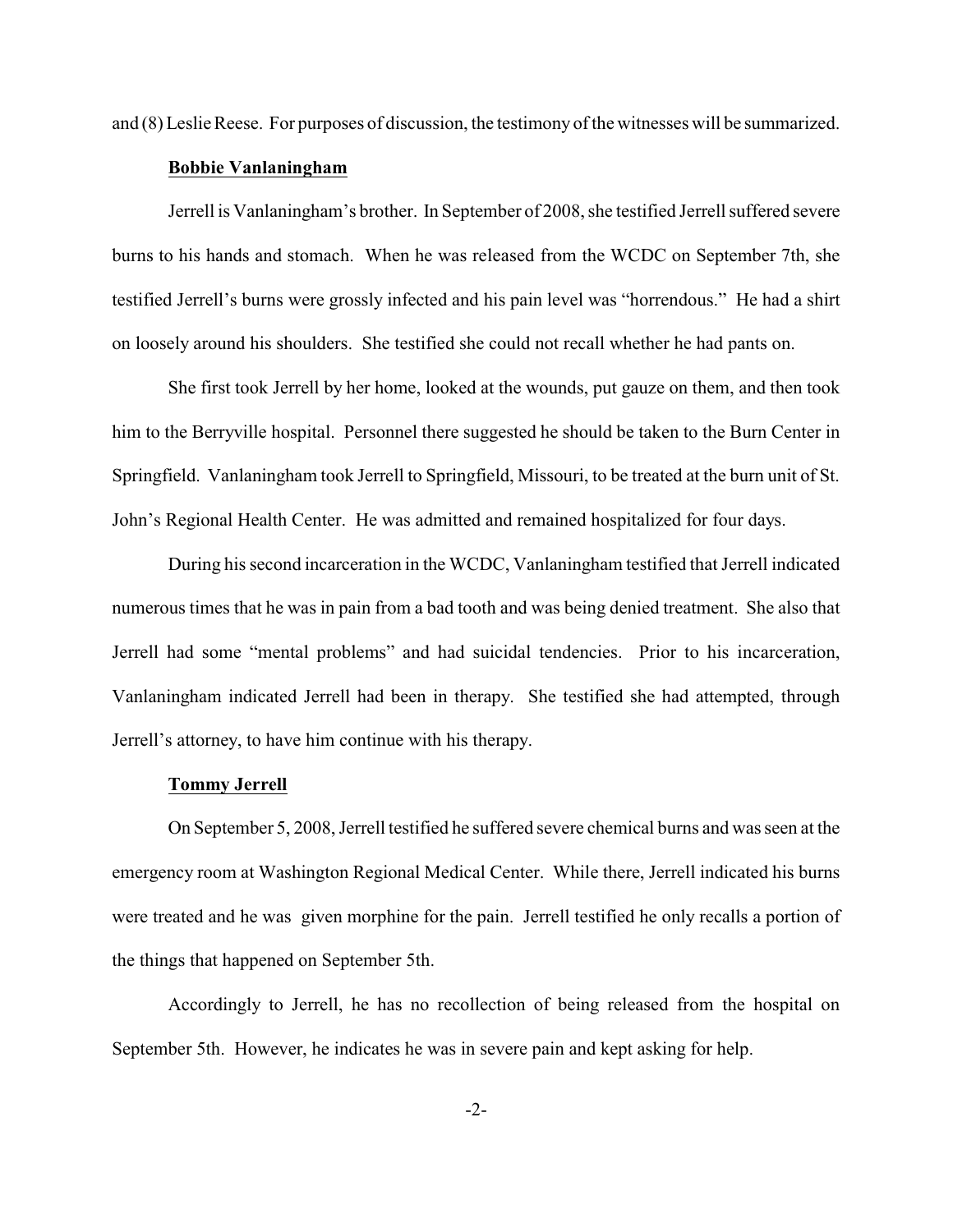When he was booked into the WCDC later that day, Jerrell was in a hospital gown and had no medication with him. *Defendants' Exhibit* (hereinafter *Defts' Ex.*) 2. Jerrell was placed in a cell by himself. He maintains the cell was dirty and had blood and feces on the wall. He was dressed only in a suicide smock. Jerrell maintains he kept asking for help, was in severe pain, and his burns became infected because of the cell's dirty conditions.

After a period of time, he was moved to a rubber room. During his incarceration from September 5th to the 7th, Jerrell testified he only received a single pill and he could not recall if it was an antibiotic or Ibuprofen. Jerrell states that the hospital had given him prescriptions for both an antibiotic and Perocet, a pain medication. When he was released, Jerrell was told he was being released on his own recognizance so that he could seek medical attention. Upon release, Jerrell testified he was given a bag containing an antibiotic and pain medication.

That day, Jerrell was seen at St. John's Hospital in Berryville, Arkansas. *Plaintiff's Exhibit* (hereinafter *Plff's Ex.*) 3. A notation was made that his hand was dressed but that it hadn't been debrided. *Id.* at pg. 3. He was given pain medication and antibiotics; his burns were debrided; an antibiotic ointment applied, and redressed. *Id.* at pgs. 2-4. He was referred to the burn center in Springfield, Missouri. *Id.*

When he arrived at St. John's Regional Health Center, Jerrell testified he was in severe pain and distress. It was noted that the infection was evident and there was a large amount of pus like drainage. *Plff's Ex.* 4 at pg. 6. Jerrell's burns were excised and grafting was done. *Id.* at pg. 1. Jerrell testified that the scarring was worse than it would have been had he received proper treatment at the WCDC. He did not believe Nurse Bradley had any involvement in his care or treatment in September of 2008. Jerrell maintains Sheriff Helder is responsible because he runs the jail and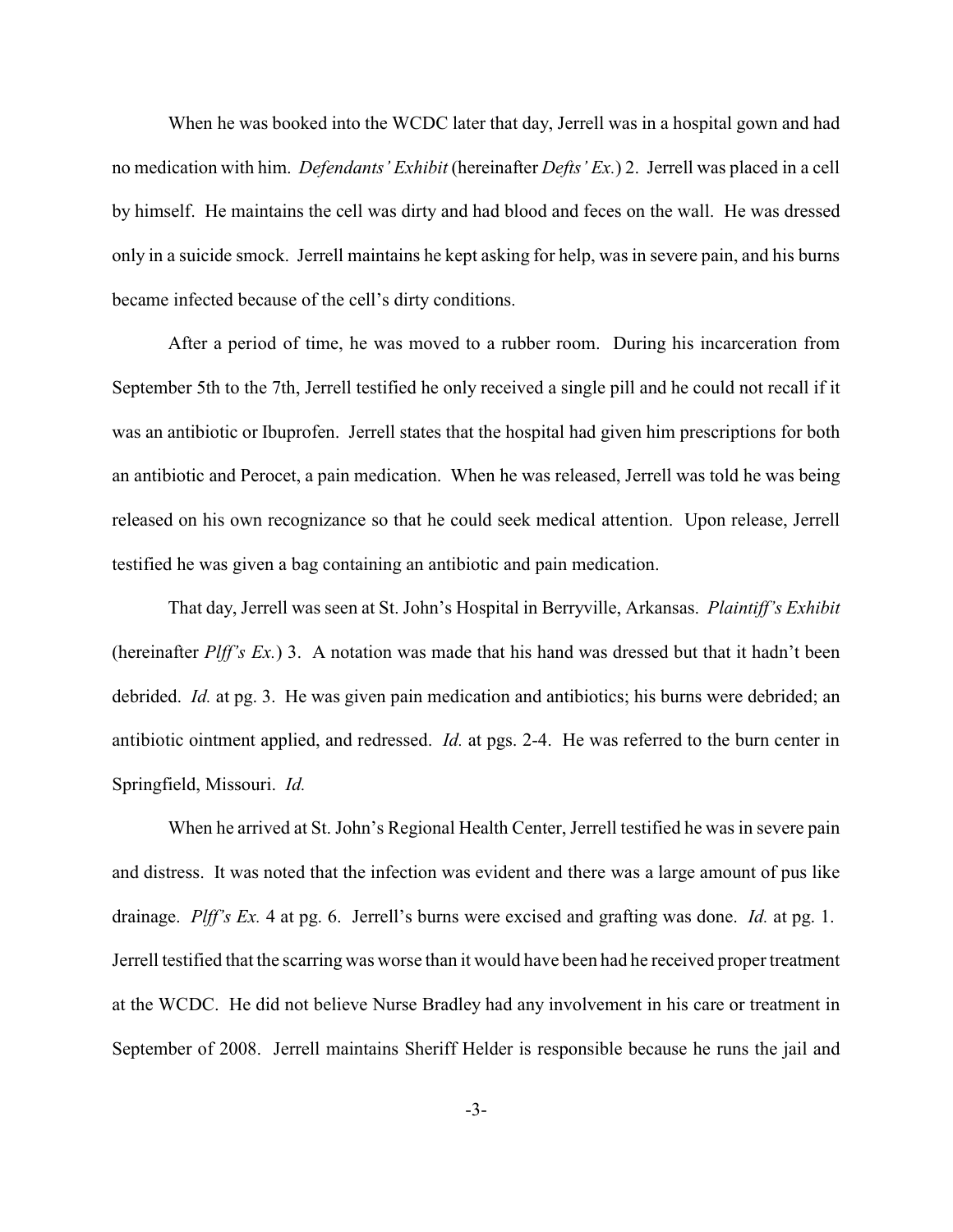makes the ultimate decisions.

On November 17, 2008, Jerrell was booked back into the WCDC. The only medical screening done at intake is the inmate medical questionnaire. *Defts' Ex.* 10. When he was booked in, Jerrell states he was crying, severely distressed, and anxious. He testified he was "pretty close" to taking his own life. He indicated that the other inmates kept him from attempting suicide.

 At the time of booking, Jerrell indicates he was under a court order to see a counselor and had four more appointments. He was not prescribed anymedication. Jerrell testified he was suicidal at the time and needed to continue his therapy. He testified he was transported a single time to Ozark Guidance Center. After waiting ten to fifteen minutes, they were told the appointment had been cancelled by the WCDC. Jerrell testified that Bradley had said the WCDC did not transport for counseling. He asserts his requests for continued therapy were denied.

Jerrell indicates there was no follow-up on the intake medical questionnaire. Jerrell did, however, speak with Nurse Bradley several times about his various conditions. In response, he maintains she threatened to put him on lock down. She did, however, inform him that he was on the list to see the dentist as soon as possible.

On December 7th, Jerrell submitted a medical request indicating he had a broken wisdom tooth and was in pain. *Defts' Ex.* 12. In response, he was placed on the list to see the doctor and given Ibuprofen on an as needed basis. *Id.* In total, Jerrell believed that during his incarceration he submitted twenty or thirty requests or grievances about his tooth.

Jerrell was seen by Dr. Howard on December 9th. *Defts' Ex.* 32. Dr. Howard indicated the tooth needed pulling and wrote "see dentist as possible." *Id.* Jerrell was prescribed antibiotics for ten days. Although Jerrell testified Nurse Bradley told him that he was next on the list to see the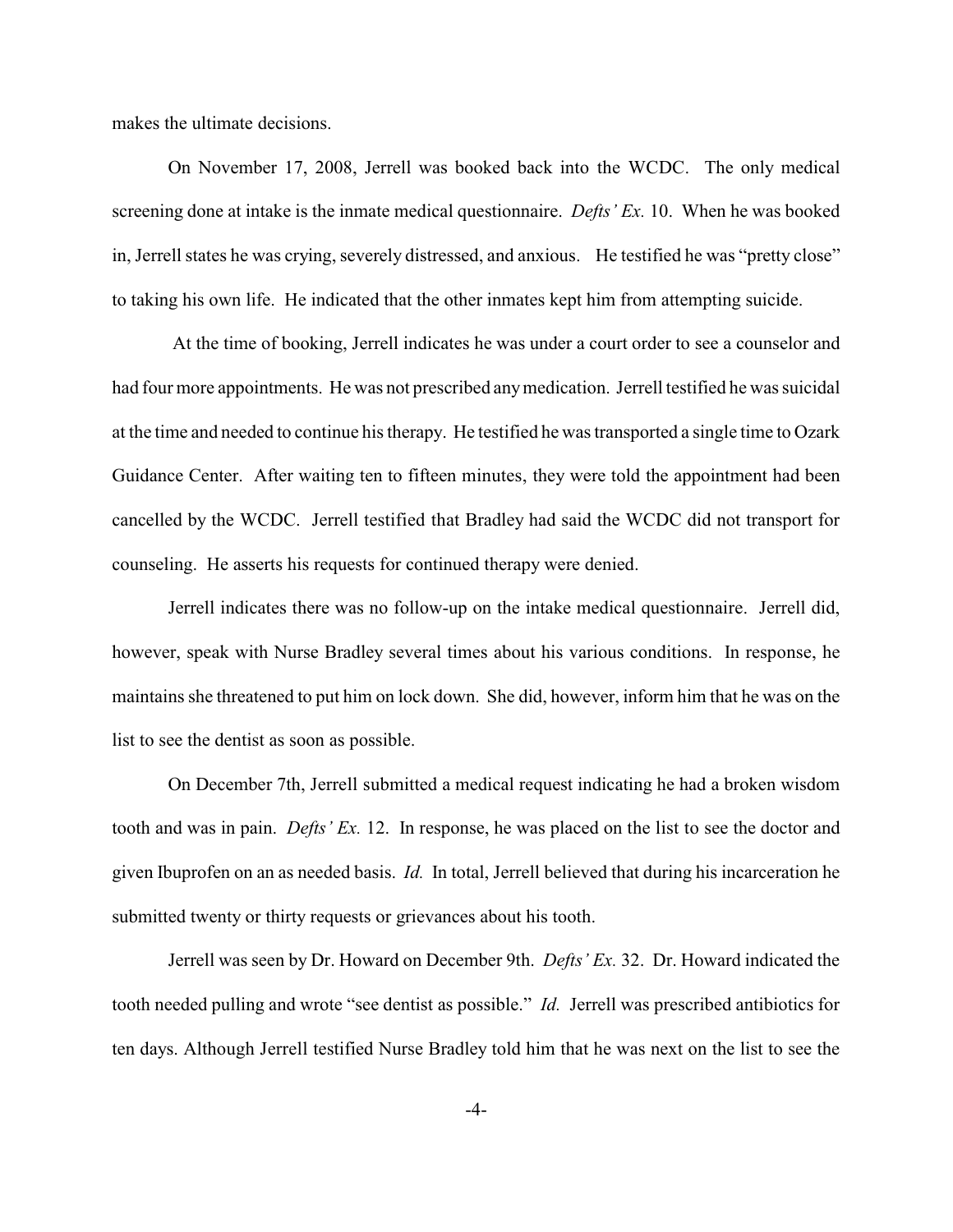dentist, he was never seen during his incarceration at WCDC. In fact, he testified that Nurse Bradley told him he was on the dentist list several times. Once he got to the ADC, Jerrell stated his tooth was pulled within a week. The tooth was still infected and he was put on antibiotics and a pain reliever.

# **Nurse Rhonda Bradley**

Bradley testified she is a licensed practical nurse (LPN) and has worked at the WCDC for nine years. According to Bradley, if an inmate indicates on the medical questionnaire completed at booking that he had medical issues, he would be evaluated by medical personnel. She testified the nurses screen the questionnaires to determine if the inmate needs to be seen. If a need for psychiatric care is indicated, Bradley testified the inmate's psychiatrist would be contacted and it would be determined what medication, if any, the inmate was on. When medications are distributed, the inmate initials the medication log. If there are no initials, the inmate did not get the medication.

With respect to the September 2008 incarceration, Bradley testified there should have been some follow-up on Jerrell because of the burns, the fact he was wearing a hospital gown when booked, and the medical issues he identified. However, there was no medical documentation establishing any follow-up was done. Bradley did not know who reviewed his questionnaire.

With respect to the November 17th booking, Bradley testified there should have been followup because Jerrell listed yes in answer to several questions and noted several problems he was having. *Defts' Ex.* 10. Bradley testified there was no nursing note indicating Jerrell had been seen by jail medical staff and no follow-up. According to Bradley, Jerrell should have been seen either that night or the following morning. Bradley could not recall if she was on duty when Jerrell was booked in. She indicated medical staff work seven days a week.

When she received the December 7th medical request, Bradley testified this was the first time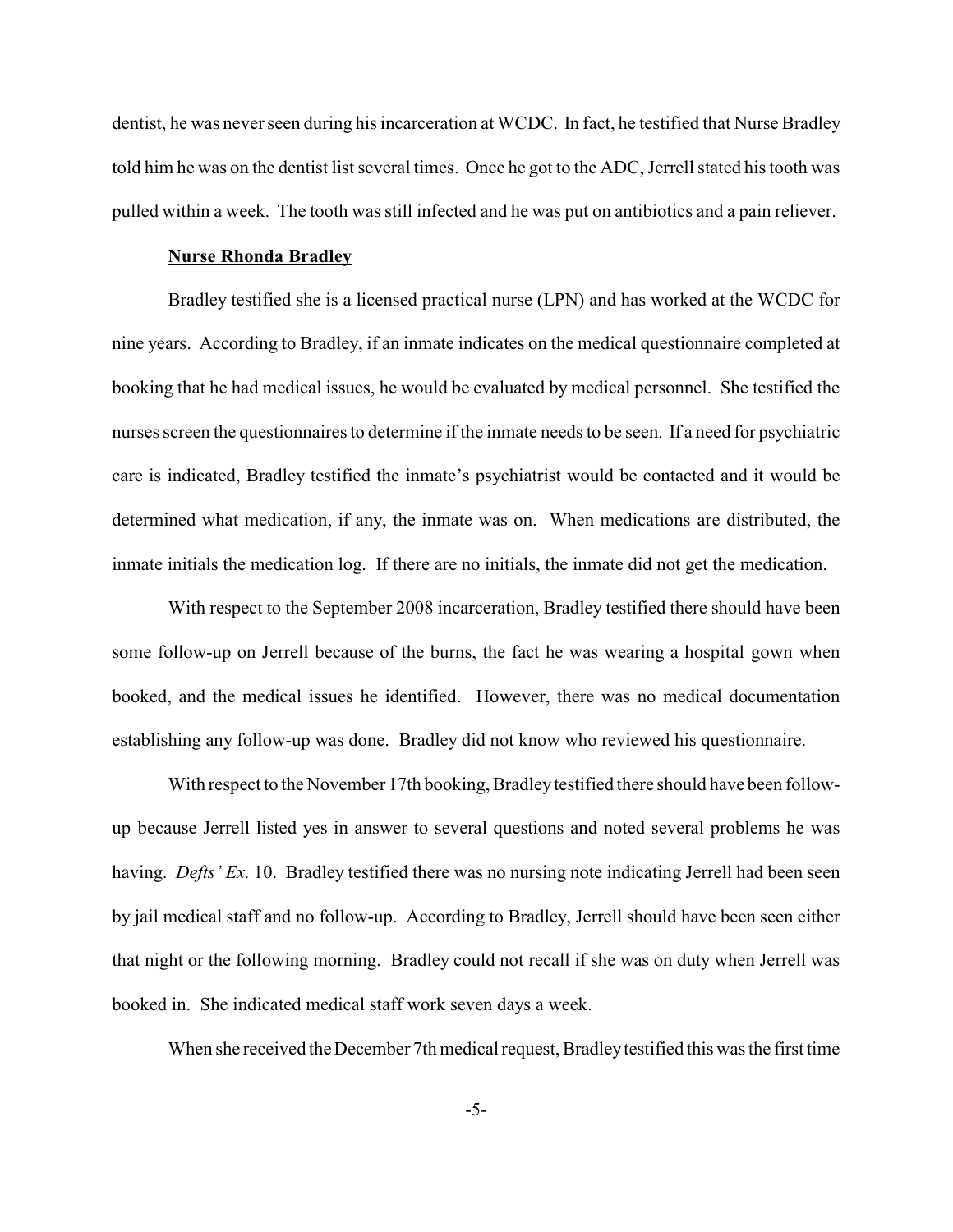she was aware Jerrell was having problems with a tooth. She responded to the medical request, looked at his tooth which was abscessed, prescribed him Ibuprofen, and put him on the list to see the doctor.

Jerrell also talked to her about undergoing therapy at the OGC. Bradley called the OGC. She spoke with the doctors' receptionist and was told Jerrell had last been seen on October 31, 2008, and had not been on medication since 2002.

After the doctor said on December 9th, that Jerrell should see the dentist, Jerrell's name was placed on the "dental list." The list is handwritten and kept in a spiral notebook. *See Defts' Ex.* 41. Jerrell's name was written on the list on December 9th. *Id.*

According to Bradley, it is difficult to get dentists to see prisoners. As a result, she testified that they work with a single dentist, Dr. Beavers from Lincoln, Arkansas. The WCDC was using Dr. Beavers when Bradley first started working at the WCDC. Individual appointments are not made for the prisoners. Instead, Dr. Beavers' office would say that they could see a certain number of prisoners on a given date at a given time. For example, three prisoners at 1:00 p.m. on January 16th.

The list would be consulted and the next three inmates would be taken. On January 16th, Jerrell's name came up but he was in court. *Defts' Ex.* 41. He was therefore skipped and the appointment was given to Damien Domnick, the next inmate on the list. *Id.*

The date to the left of the inmate's name is the date he is placed on the list. *Defts' Ex.* 41. "ADC APP" means the ADC has approved the dental visit and will pay for it. Just the notation ADC simply means the inmate has been sentenced to the ADC. "ADC denied" means the ADC denied the request for dental treatment. A date written after the inmate's name is the date Dr. Beavers did dental work on the inmate.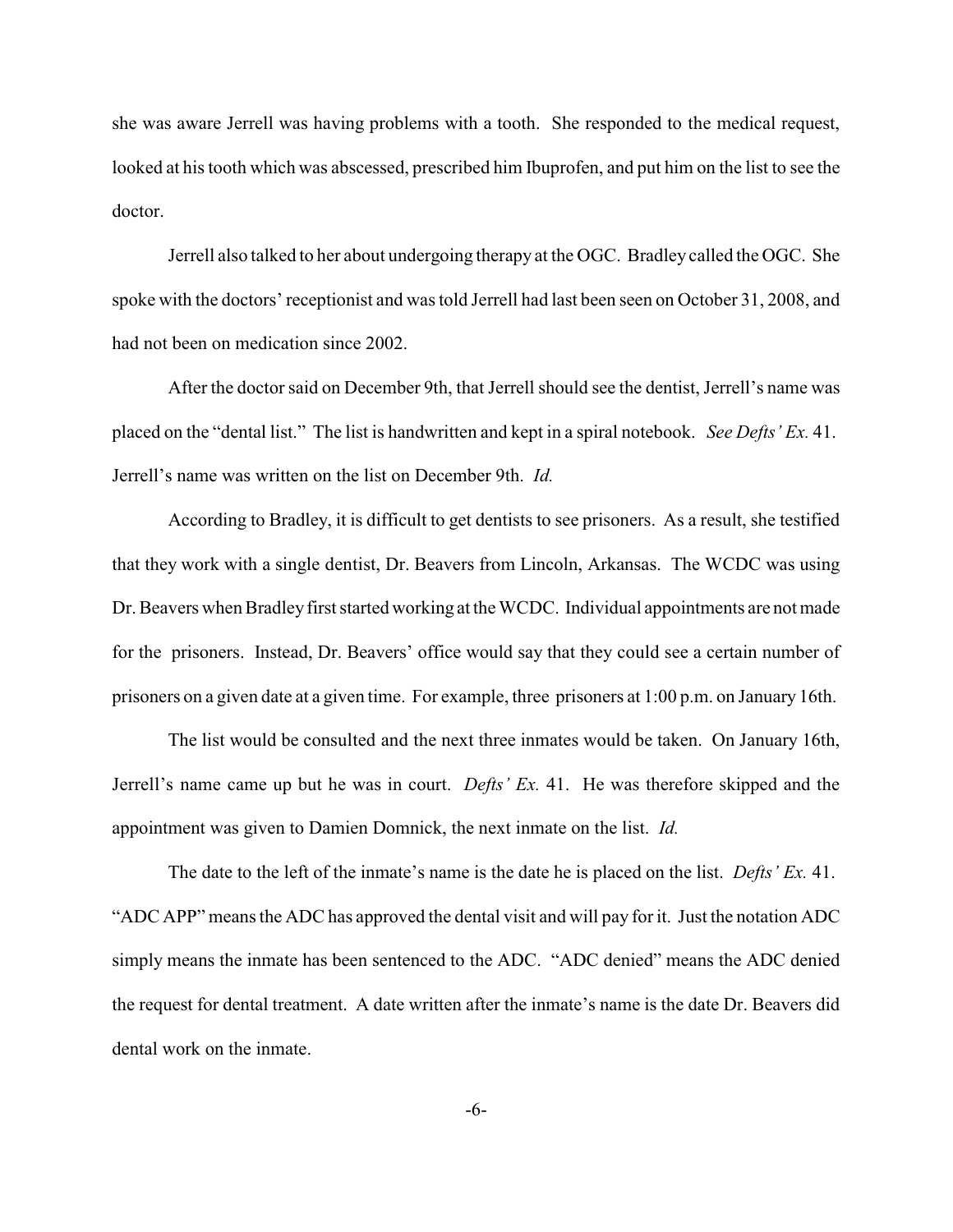The next time Dr. Beavers saw inmates was on February 4, 2009. The page of the notebook containing Jerrell's name was turned without him being sent to the dentist. Bradleytestified the only explanation was that someone thought the list on that page was finished and the appointments were given to inmates on the next page.

Dr. Beavers saw inmates on February 4th, February 11th, February 18th, February 20th, and February 25th. Again, Nurse Bradley testified she could only assume someone believed the page containing Jerrell's name had been completed. She also asserted that if Jerrell had been sent to the dentist with an abscessed tooth, he would not be worked on. Instead, he would be prescribed antibiotics.

When it was discovered Jerrell had been missed, he was placed back on the list in the margin not in the column. On March 27th, Jerrell was put back in the list. His name appeared in the margin with a notation that ADC had denied his request for dental treatment. From March 27th to May 21st, because of personal family issues, Dr. Beavers did not see any inmate patients. No steps were taken to locate another dentist during this time frame.

According to Bradley, the policy, under a different captain, Captain Osborne, was that if the inmate was ADC property and they denied a request for dental care, we did not send the inmate to the dentist. This policy has been changed and an inmate in need of dental care is taken regardless of an ADC denial.

When Jerrell's name came up again on the dentist list, Bradley testified they had received ADC's denial of outside dental treatment. *Defts' Ex.* 31. In response to Jerrell's grievance regarding his dental problem, Bradley wrote that the ADC had denied his request for dental treatment and he would be evaluated at intake. *Plff's Ex.* 7 page marked 92 of 96. Since Jerrell had been sentenced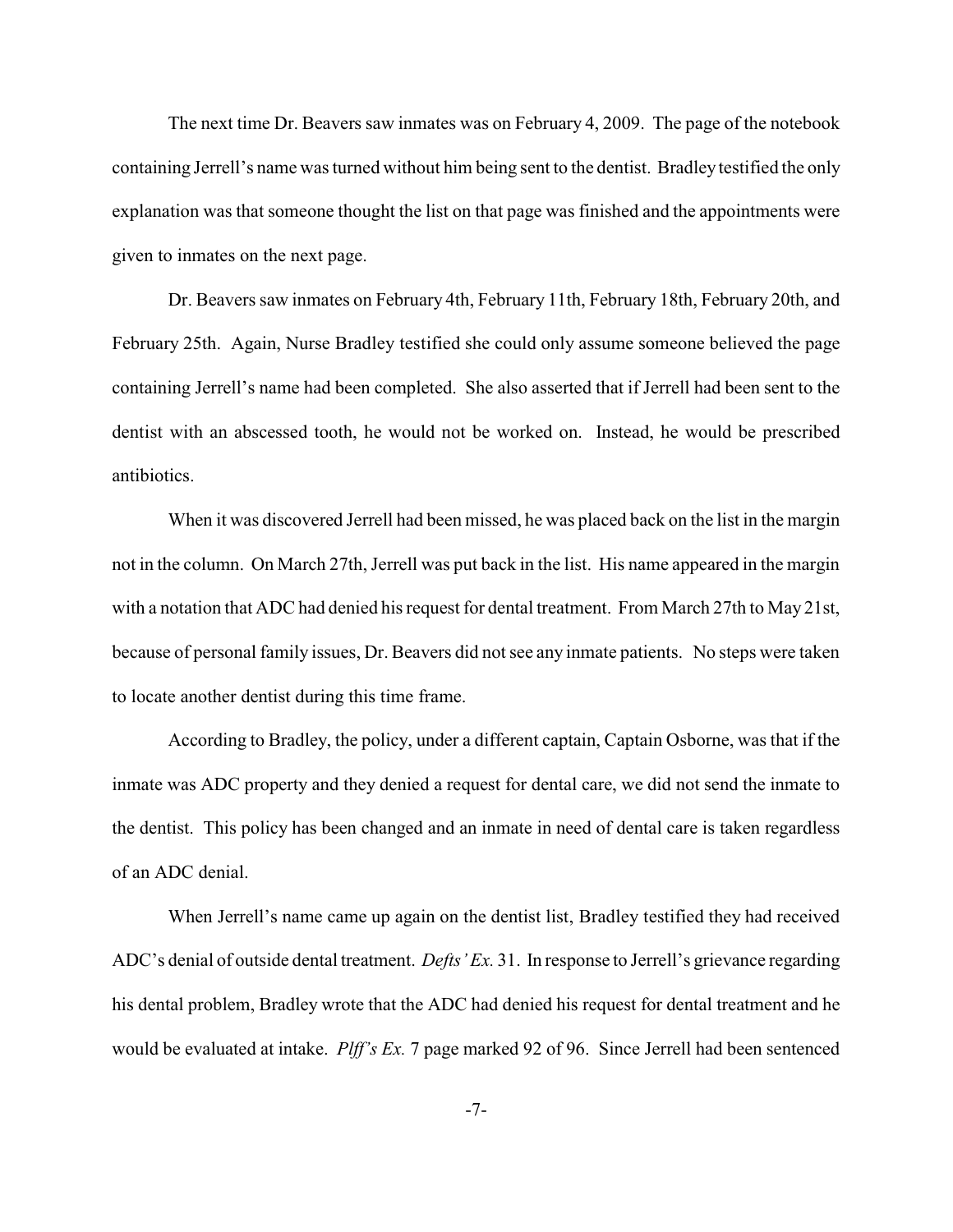and was "ADC's property," Bradley testified the WCDC needed approval for the treatment. However, Bradley testified it was not their practice to delay care while an inmate was awaiting transfer to another facility. Bradley testified Jerrell did not get dental treatment in a timely manner. Bradley testified that severe pain can constitute an emergency.

On February 3rd, Jerrell was transported to the OGC for a follow-up appointment. *Defts' Ex.* 30. Jerrell had been transported to OGC one other time for a court ordered forensic evaluation. Bradley testified she completed the medical transport sheet for the February 3rd transport noting on the bottom: "No Narcotics or Benzodizipines–ADC Property." Despite this, if the a narcotic or Benzodizipine medication had been prescribed, Bradley testified the medication would have been obtained for the inmate.

Bradley denied that she ever told Jerrell or anyone at OGC that the WCDC did not transport inmates for counseling. Further, she testified there is no policy that prohibited transportation of inmates for counseling purposes.

Bradley testified that medical staff usually respond to any grievances about medical issues. She indicated that this is done because other jail personnel do not have the knowledge to response to medical issues.

#### **Cody Caudle**

In September of 2008, Caudle testified he worked at the WCDC. Caudle was the intake officer on September 5, 2008. He recalled Jerrell because of the burns he had and the fact he was in a hospital gown. *Defts' Ex.* 2. The intake sheet states Jerrell had no medication with him, was taking no medication, and had no medical complaints/injuries. *Id.* Caudle testified it was incorrect to indicate Jerrell had no medical issues.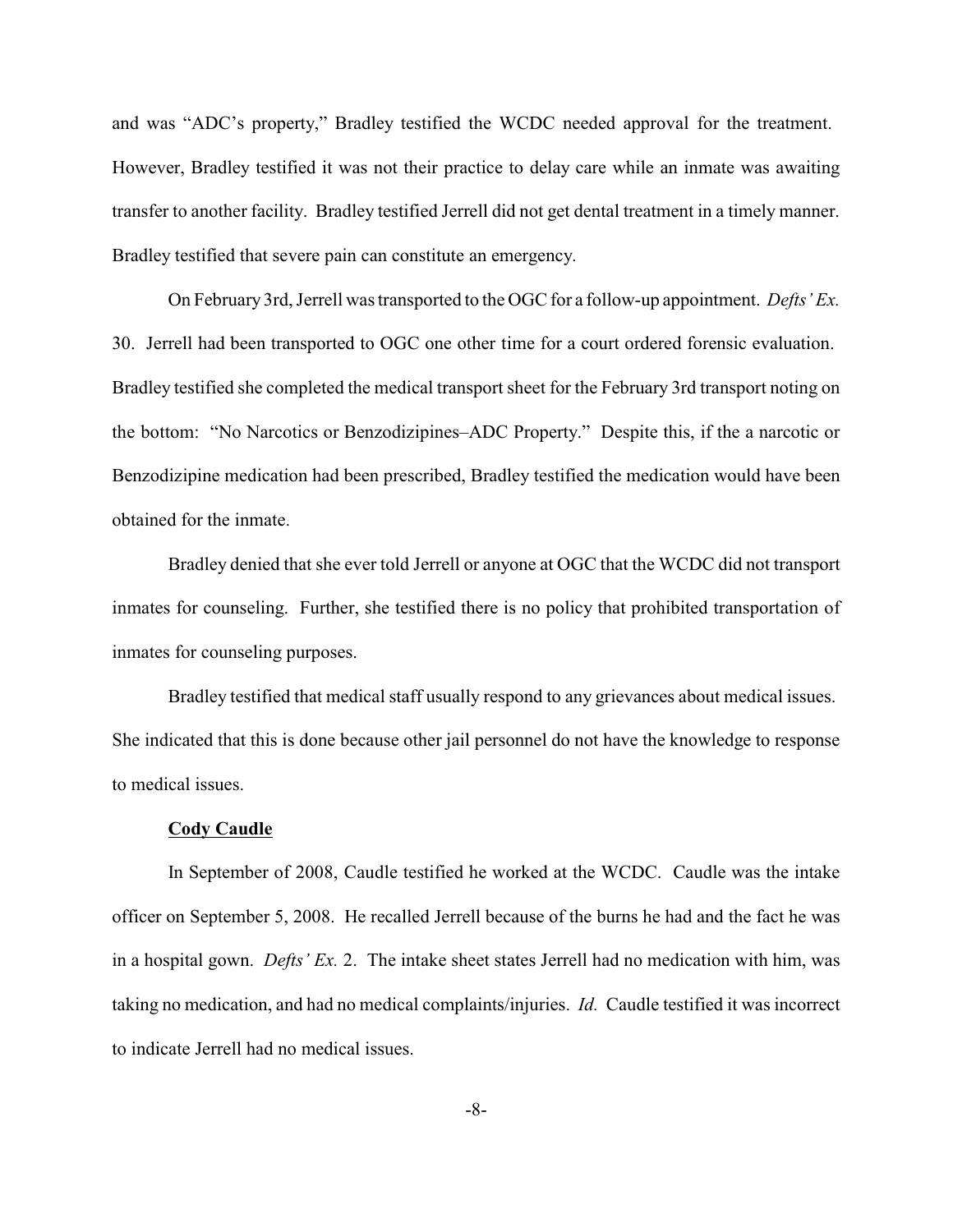When an inmate being booked in is injured, the nurse usually comes and assesses the situation. If the injuries are too serious, the inmate will be refused. When an inmate is refused, the arresting agency is responsible for caring for him. Once the inmate had been treated and released, the arresting agency may bring the inmate back to be booked in.

In Jerrell's case, the officer who brought Jerrell mentioned that he had been at Washington Regional prior to being arrested. No one represented that Jerrell had been treated and released.

When someone comes in with suicidal tendencies, he is put in a smock and left to sit on the chairs in the booking area where he can easily be observed until booking is complete. The inmate would then be placed in a padded cell on a fifteen minute watch. According to Caudle, there was no blood or feces in the padded cell. He testified the cell had been cleaned twice that day. Prior to a new inmate being placed in the cell, Caudle testified it was bleached and mopped.

In November, when Jerrell was booked in again, Caudle testified he remembered Jerrell from the September incarceration because of the burns. The burns were significant enough to result in Caudle recalling them to this day.

### **Major Randall Denzer**

Denzer testified he is in command of the jail and is familiar with the policies and practices of the WCDC. Denzer had no personal knowledge regarding Jerrell's September 2008 incarceration. However, because of Jerrell's injuries, Denzer stated the booking sergeant would have been trying to get Jerrell out of jail on a signature bond. Jerrell should have been seen by one of the nurses and it be documented. There is no documentation regarding a medical evaluation or of dressing changes. According to Denzer, the decision to seek the release of an inmate due to his medical condition does not affect the treatment the inmate receives. On Sunday morning, Jerrell was released on his own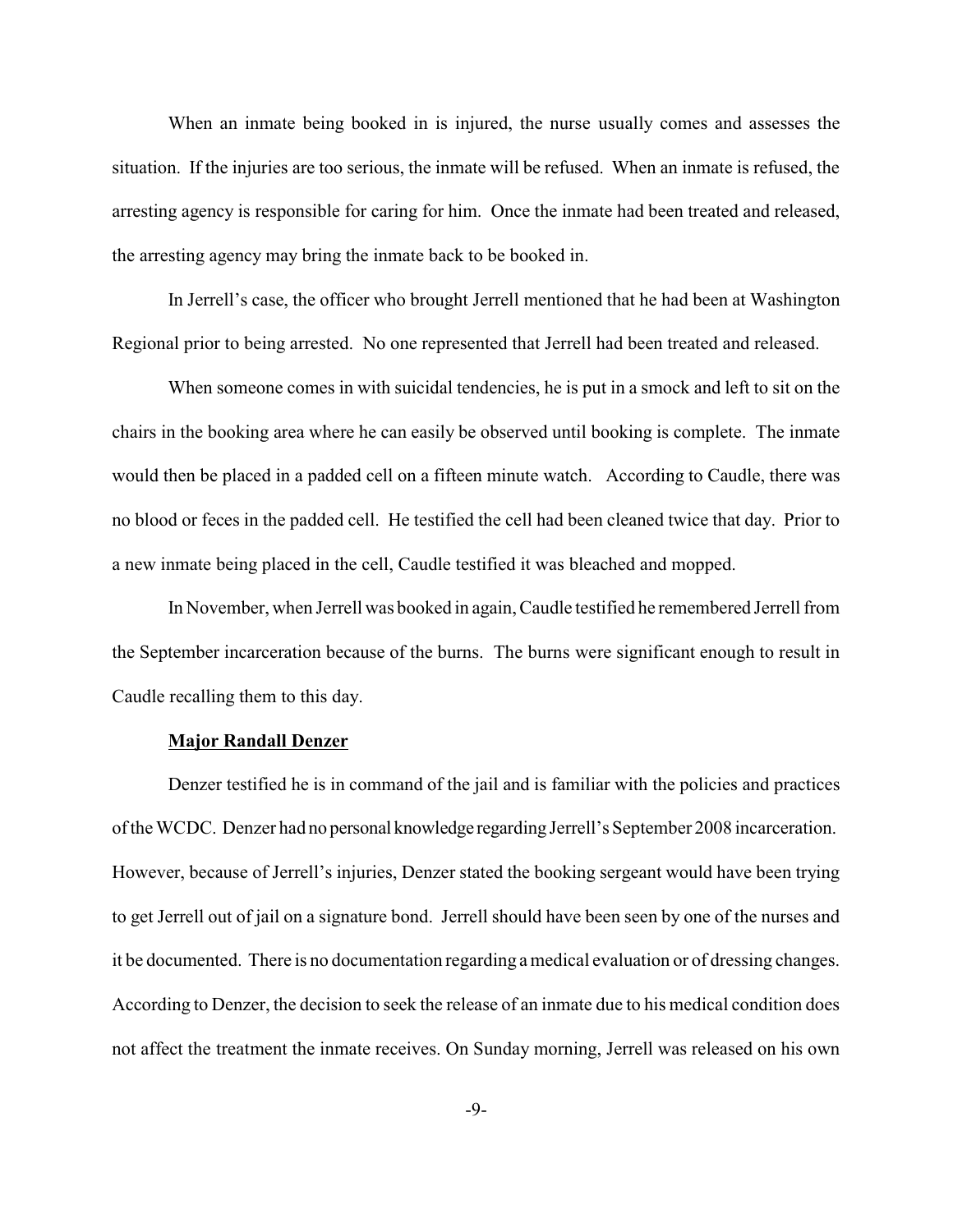recognizance.

The intake officer has the right to call a nurse or refuse an inmate. The booking officer completes the medical questionnaire and fingerprinting. When there is reason to believe an inmate maymake a suicide attempt, the inmate is put in the padded cell or, if it is full, is placed in a booking cell. Fifteen minute checks are done.

According to Denzer, the WCDC does not have any policy or practice of not providing medical care. He testified he was not aware of any policy providing that the detention center would not provide dental care after an inmate was ADC committed.

With respect to dental care, Denzer said he had learned that Captain Osborne took the position that the WCDC would not pay for dental care for ADC committed inmates. If an inmate was denied dental care by the ADC, he did not get dental care unless ADC paid for it. According to Denzer, he and Sheriff Helder were unaware of the decision made by Osborne. Osborne was captain of the jail and Denzer was Osborne's supervisor. Osborne resigned and the policy was changed by Captain Livermore.

Until this lawsuit was filed, Denzer testified he had neverseen the dental notebook. Denzer agreed Osborne's decision was not right and ADC committed inmates should have been allowed to go to the dentist. The ADC does ask the WCDC to keep it informed of any medical condition. A form is submitted indicating what type of care is needed. ADC approval of the suggested treatment also means the ADC will pay for it. Denzer testified they wanted ADC to pay the costs of medical and dental care. However, he agreed the facility had a responsibility to provide care without regard to who paid for the care. Denzer agreed that seven months was too long to wait to see a dentist.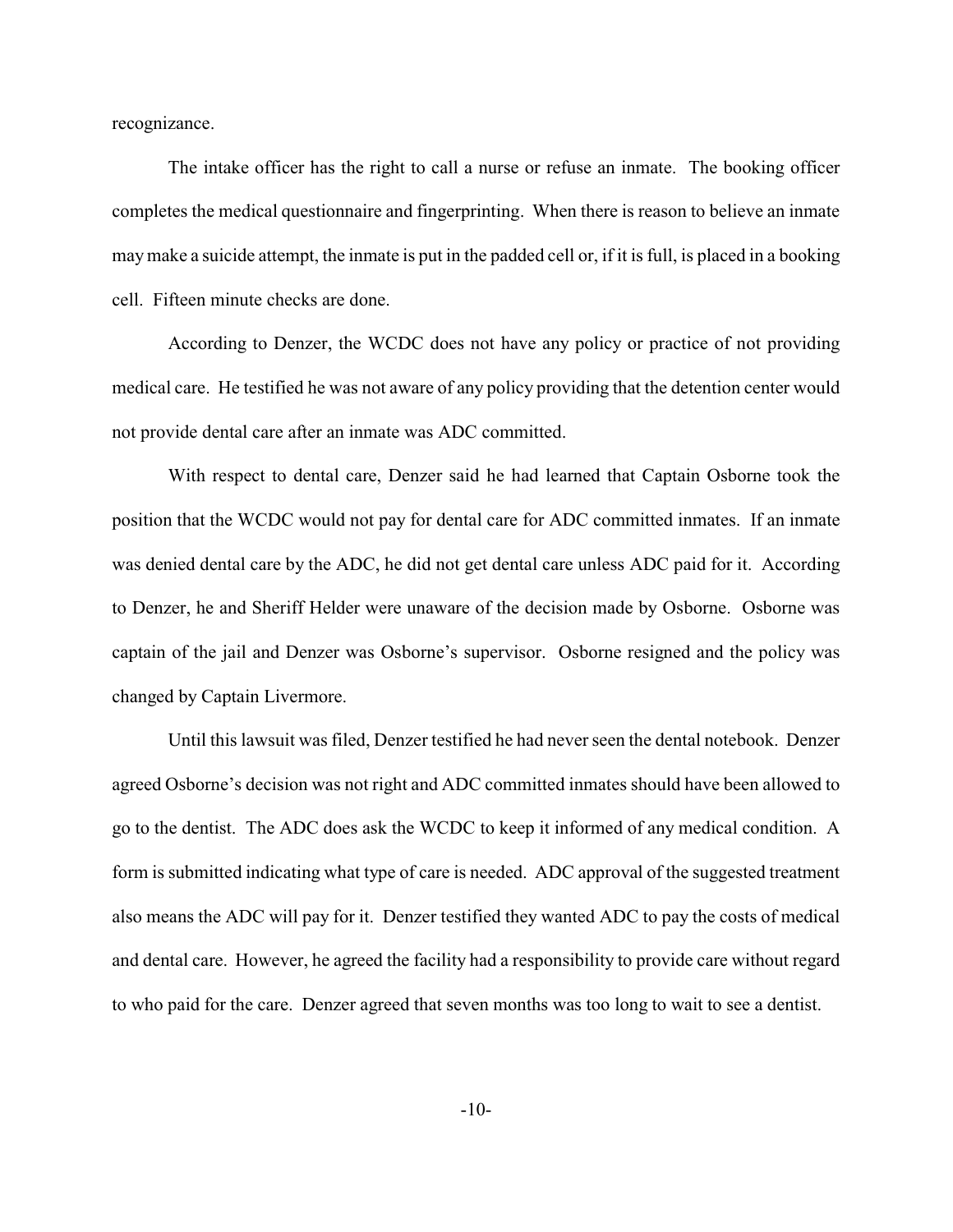With respect to transportation for counseling, Denzer testified there was no policy or practice of refusing to provide transportation for counseling. In fact, he indicated transport officers went to the OGC with inmates on almost an every day basis. Denzer denied that Jerrell was ever denied transportation to the OGC.

Denzer indicated the cells are cleaned twice a day--morning and afternoon. The inmates clean with the trustees' help. The cells are inspected after the cleaning is done. Additionally, he testified the jailers do hourly checks of the cells.

### **Sheriff Tim Helder**

Helder had no interaction with Jerrell and in fact didn't know he had been incarcerated at the WCDC twice until this lawsuit was filed. Helder testified he had no knowledge about Jerrell's medical condition, did not know the WCDC policies were not being followed, and had no knowledge regarding Jerrell's requests for, or need for, dental care.

If a detainee has a noticeable condition at intake and the determination is made that the detainee would need more treatment than we could render, Helder testified they either take the detainee outside the facility to be treated or try as hard as we can to get the detainee out of jail. This determination would have been based on either the recommendation of a nurse or Dr. Howard.

According to Helder, it has always been the policy of the WCDC to provide treatment to detainees. Helder denied there was any policy prohibiting the transport of detainees to OGC for counseling.

He agreed there is an effort to work with the ADC and hopefully the ADC will pay for the treatment. Requests for approval of treatment are sent to the ADC as soon as possible. If the detainee has a serious enough situation, Helder testified they would work the ADC to have the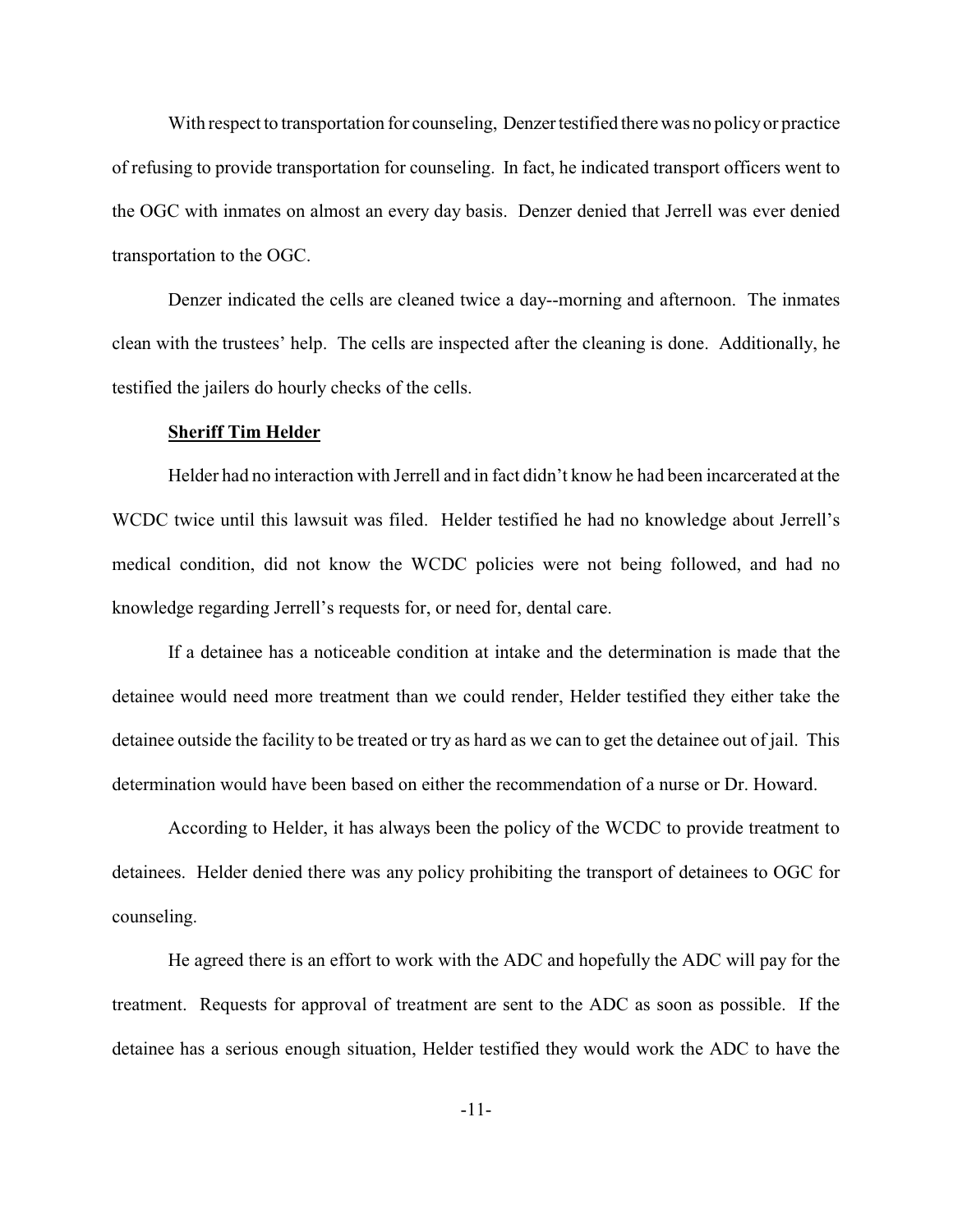detainee transferred as quickly as possible.

Helder testified that Osborne had no authority to set policy. Until this lawsuit was filed, Helder stated he had not heard that Osborne's practice was not to pay for dental care after an inmate was ADC committed.

Helder testified he was not involved in the day to day running of the jail. Instead, he stated he hired competent people to be in charge of the day to day aspects of running the jail. He indicated that decisions had to be made at lower levels or nothing would get done. He also stated he put in place an internal process to evaluate detainee complaints. To his knowledge, there had been no complaints about Nurse Bradley.

With respect to Jerrell's particular case, Helder testified it was his opinion that Jerrell should have received dental treatment. Helder stated the failure to treat Jerrell went against the WCDC policy.

### **Deputy Wesley Watkins**

Watkins testified he was a transport deputy in February of 2009 at the WCDC. Watkins did not personally recall Jerrell. According to Watkins, the transportation log indicates that he and Deputy Reese transported Jerrell to OGC.

Watkins could not recall transporting Jerrell to OGC when he was not seen. Watkins indicated that inmates are transported to OGC two to three times per week. Watkins has never told any inmate that the WCDC did not transport inmates for counseling.

# **Deputy Reese**

Reese testified that he also reviewed the transport records that indicated he and Watkins transported Jerrell to the OGC. Reese stated he had no made the statement that the WCDC would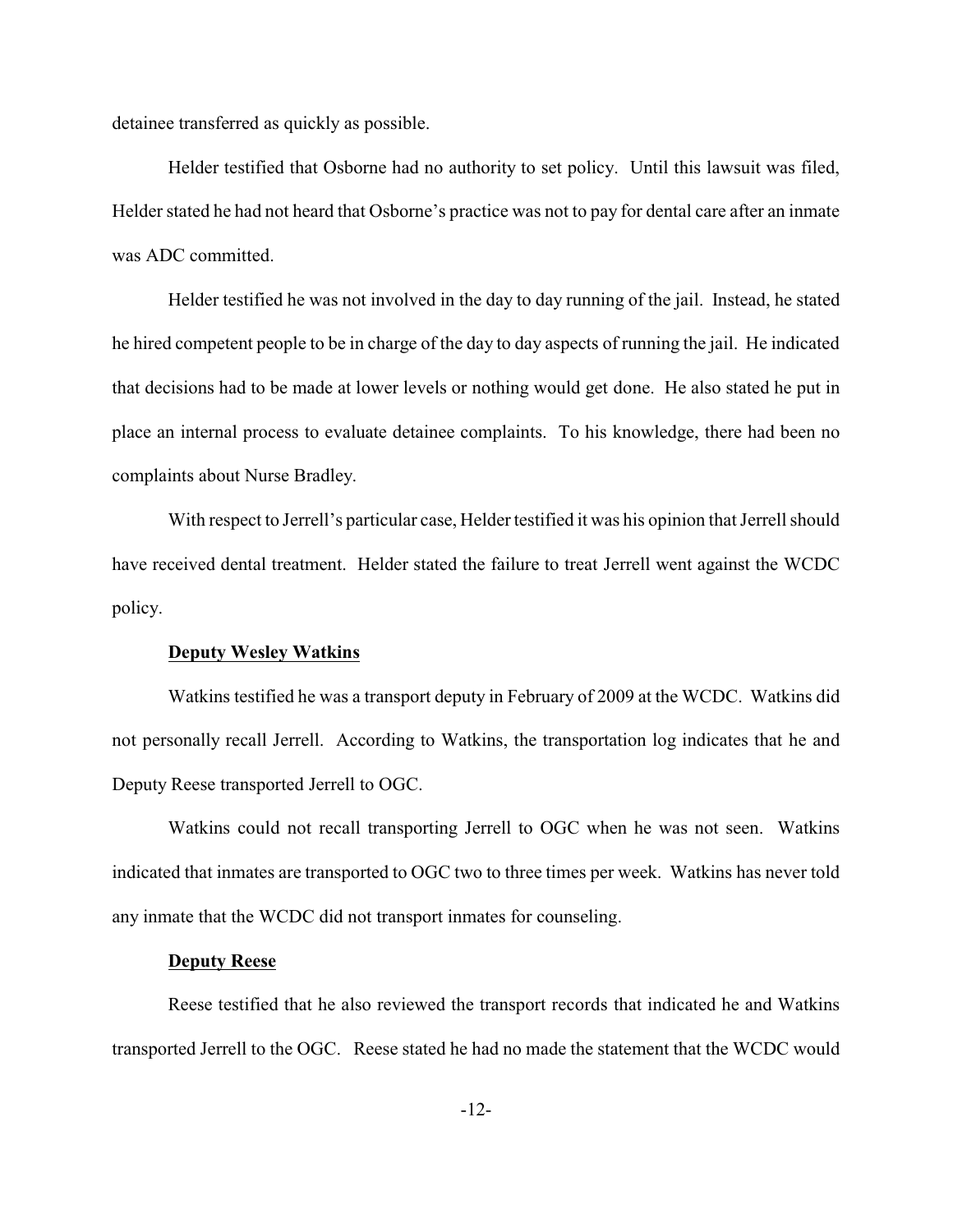not transport inmates for counseling.

### **2. Discussion**

The Eighth Amendment imposes duties on detention center officials to ensure prisoners receive adequate medical and dental care. *Farmer v. Brennan*, 511 U.S. 825, 832 (1994). The Due Process Clause of the Fourteenth Amendment imposes analogous duties on detention center personnel with respect to pretrial detainees. *City of Revere v. Mass. Gen. Hosp.*, 463 U.S. 239, 244 (1983). "This makes little difference as a practical matter, though: Pretrial detainees are entitled to the same protection under the Fourteenth Amendment as imprisoned convicts receive under the Eighth Amendment." *Kahle v. Leonard*, 477 F.3d 544, 550 (8th Cir. 2007). *See also Hartsfield v. Colburn*, 491 F.3d 394, 396 (8th Cir. 2007)(deliberate indifference standard applies to pretrial detainees denial of medical care claim).

"An official who is deliberately indifferent to a prisoner's medical needs is subject to suit under § 1983." *McRaven v. Sanders*, 577 F.3d 974, 979 (8th Cir. 2009). The deliberate indifference standard "has both an objective and subjective component." *Vaughn v. Gray*, 557 F.3d 904, 908 (8th Cir. 2009). The standard requires a Plaintiff to show: (1) the deprivation alleged is objectively serious; and (2) the official knew of and then disregarded an excessive risk to the plaintiff's health or safety. *Farmer*, 511 U.S. at 834. Keeping these principles in mind, I turn to an examination of the claims asserted by Jerrell.

### **Denial of Counseling Services**

"[The duty to provide adequate] medical care encompasses detainees' psychiatric needs." *Gibson v. County of Washoe, Nev*., 290 F.3d 1175, 1187 (9th Cir. 2002)(citations omitted); *see also Vaughan v. Lacey*, 49 F.3d 1344, 1346 (8th Cir.1995)("Prison staff violate the Eighth Amendment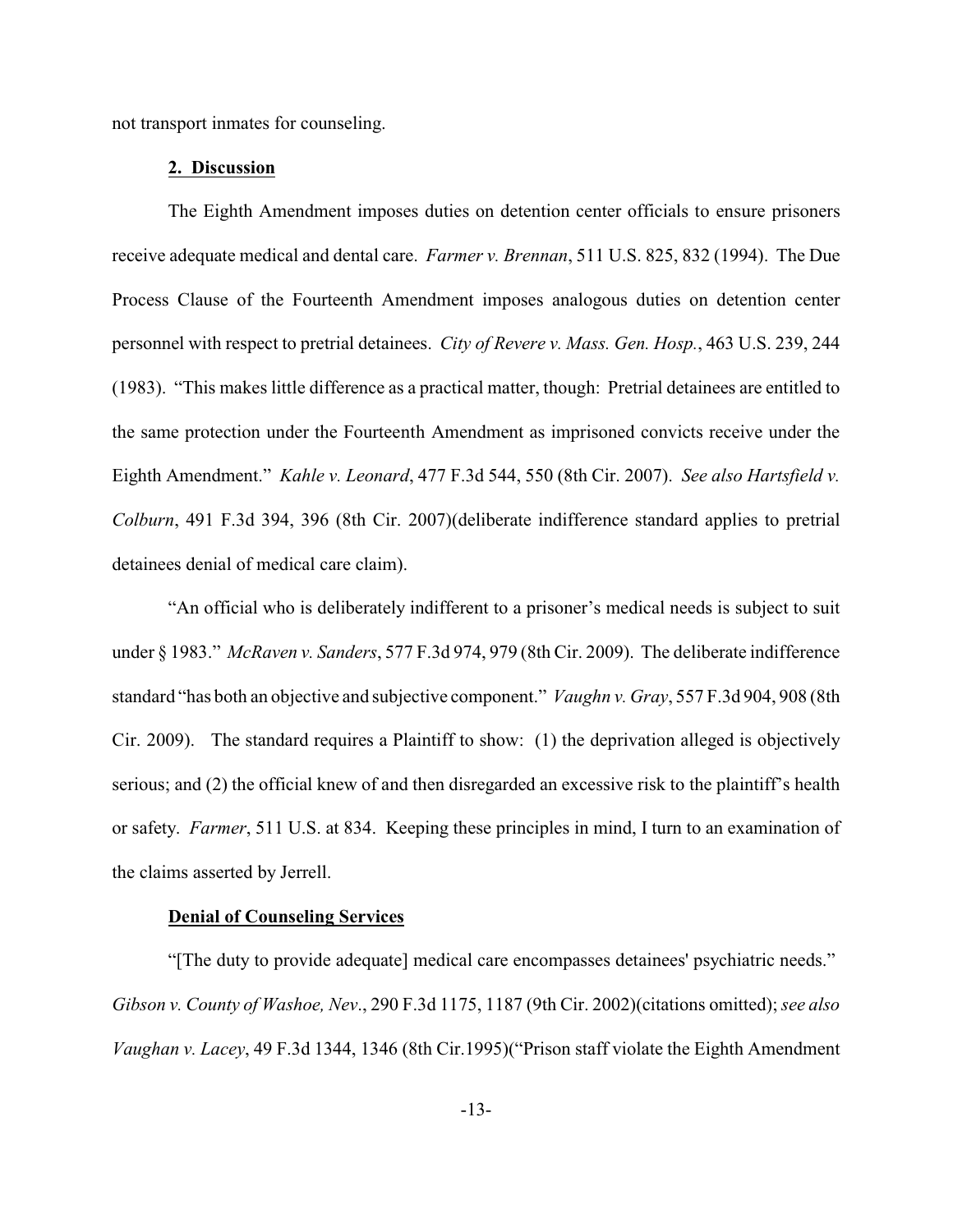if they are deliberately indifferent to an inmate's serious mental-health-care needs"). Obviously, a psychiatric or mental condition can constitute a serious medical need and pose a risk of serious harm. *Cuoco v. Moritsugu*, 222 F.3d 99, 106 (2d Cir. 2000).

In this case, Jerrell maintains he was told the WCDC would not transport inmates for counseling services. He supports this claim with his own testimony and with an exhibit consisting of a single page from his OGC records, dated December 31, 2008, that contains the following statement bySallyMicheli, a licensed clinical social worker: "Called Washington Countyto confirm appt time [February 3rd at 10:00 a.m.] and they responded that unless it concerns crisis and medication they will not provide transportation for couns[e]ling." *Defts' Ex.* 26.

There is no information on who Micheli spoke with at the WCDC. There is nothing to suggest that she spoke with either of the Defendants. There is nothing to suggest either Defendant was personallyinvolved in allegedlydenying Jerrell transport for counseling services. Further, while Jerrell testified he was not seen by OGC staff on February 3rd, he was transported to OGC. *See Defts' Ex.* 30. With the exception of Jerrell, no witness testified to the existence of this policy. There is simply no evidence of deliberate indifference on the part of the Defendants.

#### **Denial of Dental Care**

Dr. Howard, on December 9, 2008, noted the tooth needed to be extracted and the gum was swollen. An antibiotic was prescribed. In other words, Dr. Howard's medical opinion was that Jerrell was in need of dental treatment.

That same day, Jerrell was placed on the list to see the dentist, *Defts' Ex.* 41 at pg. 1. Nurse Bradley testified that no individual appointments were made with the dentist. The WCDC worked with only a single dentist and had no set schedule for when inmates would be seen. Reference to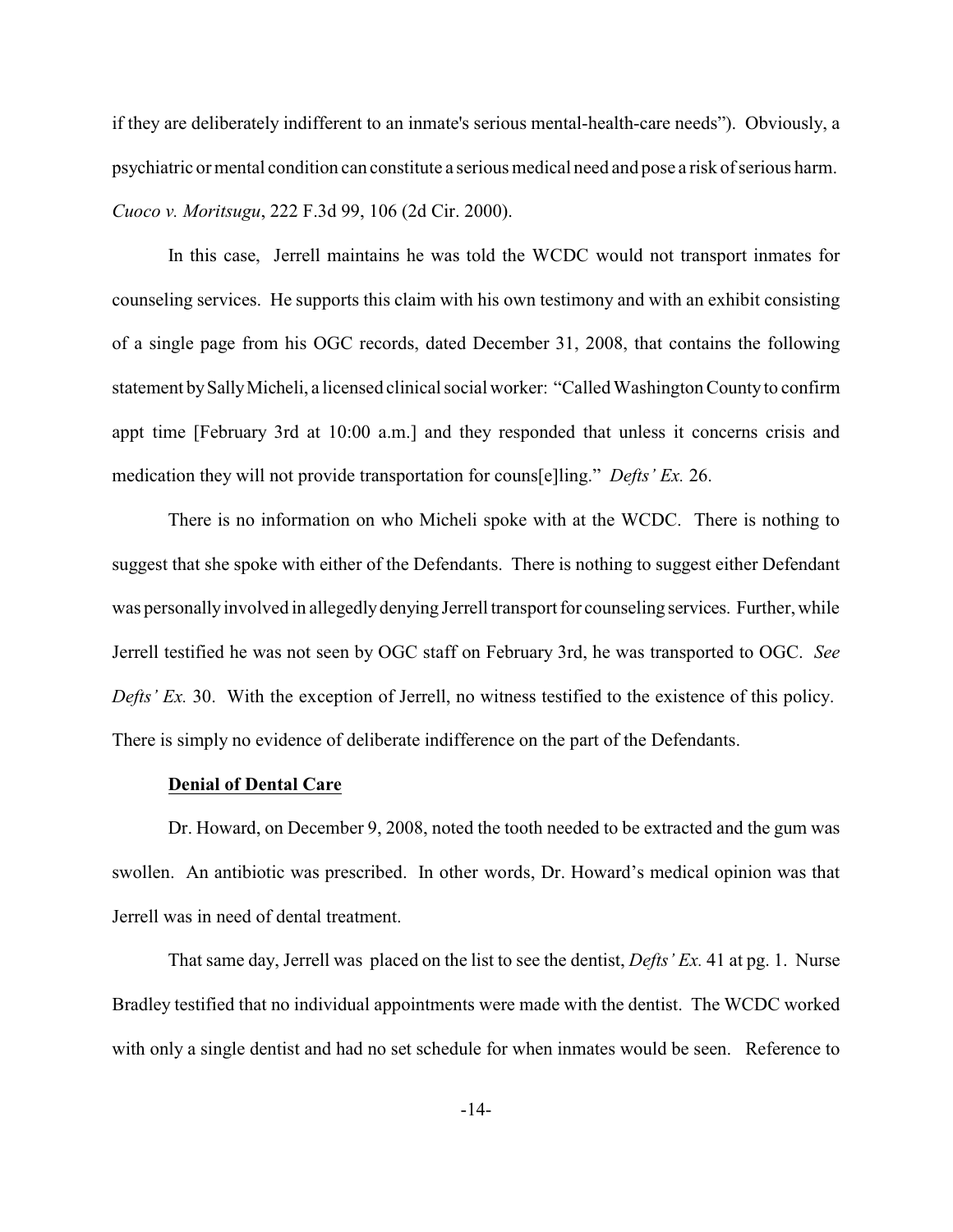the dental list establishes some inmates waited only a couple of weeks to be seen while others waited months for their name to come up on the list. *See e.g., Defts' Ex.* 41 (Inmate Ledgerwood put on list 10/14/08 and seen on 10/31/08; Inmate Clark put on list 11/11/08 and seen on 1/16/09 ). Nurse Bradley testified the dentist saw no inmates from March 27th to May 21st.

The severity of an inmate's dental problems were not considered. The onlyfactor considered was the date inmates were placed on the list. If an inmate was not available on a given date, he was skipped and he was next in line to see a dentist. This, however, did not happen in Jerrell's case. By itself, the error in skipping over Jerrell's name and failing to recognize by reference to the list that Jerrell had not received dental care amounts to negligence. *Cf. Beers v. Stockton*, 242 F.3d 373 (8th Cir. 2000)(failure to discover until months later that physician had been unaware of certain medical records amounted to negligence on the part of the nurse in failing to ensure physician reviewed records).

However, Dr. Beavers rendered dental treatment to inmates on February 4th, February 11th,

February 18th, February 20, and February 25th.

Jerrell continued to suffer from dental pain:

March 1, 2009, toothache--an incident report prepared noting Jerrell's tooth was black in the middle and the gums were red and swollen, *Plff's Ex.* 7 at pg. marked 68 of 96;

on March 1, 2009, requesting some Aleve for his abscessed tooth, *Id.* at pg. marked 81 of 96;

on April 14, 2009, he was seen for a toothache and prescribed an antibiotic and Ibuprofen, *Id.* at pg. marked 72 of 96;

on April 15, 2009, asking when he would get to see the dentist. Jerrell states that he had been told four or five months ago that he would get to see the dentist. He indicated his tooth had continued to deteriorate, *Id.* at pg. marked 91 of 96;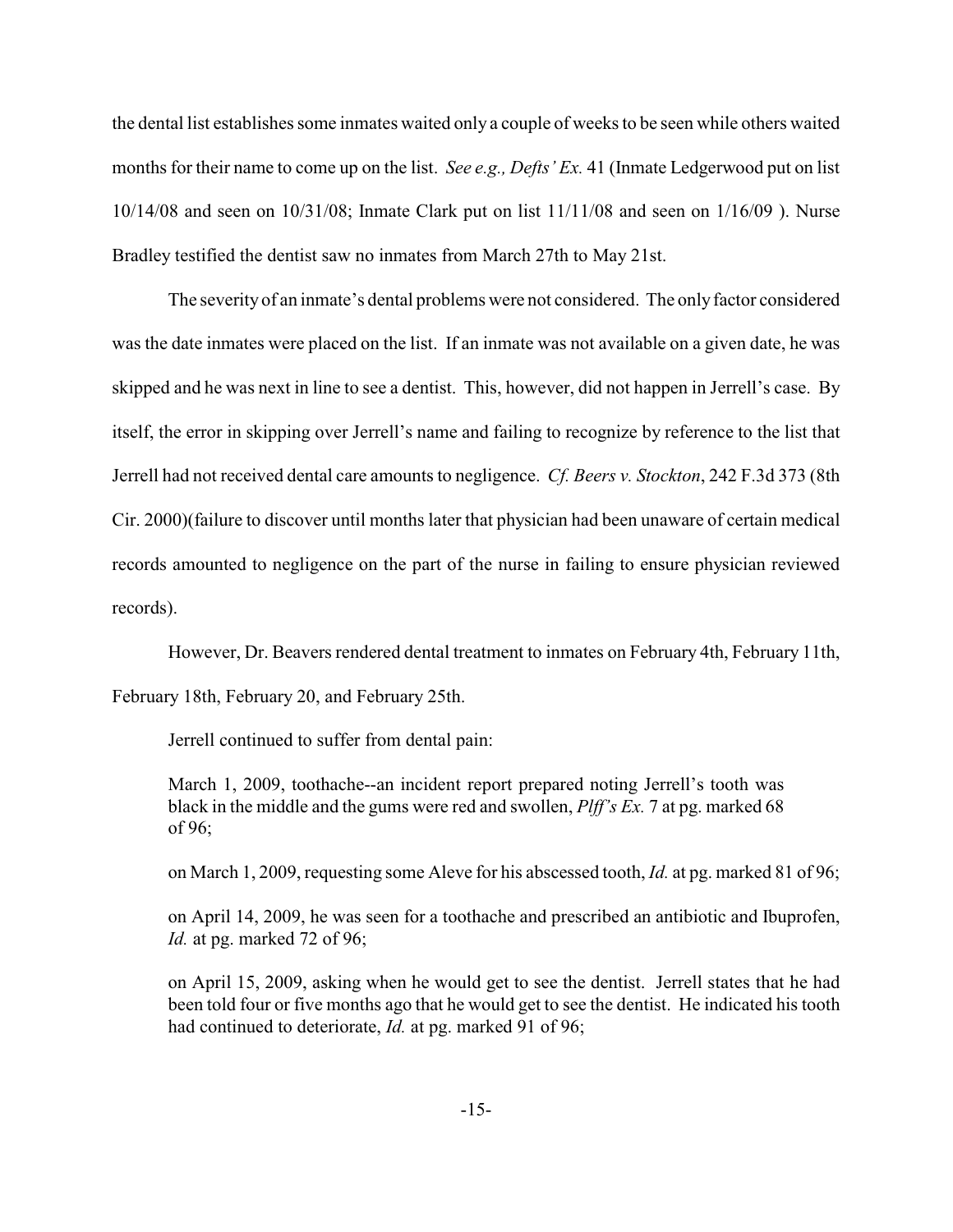on May 7, 2009, complained of a severe toothache and red swollen gums. He indicated it had now been six months and he still hadn't seen the dentist. In response, he was told he was on the next available appointment list, *Id.* at pg. marked 90 of 96;

on May 7, 2009, asked if he would be getting a special tray since he could not chew any food, *Id.* at pg. marked 96 of 96;

on May 11, 2009, he indicated he was scheduled to see the doctor about his tooth and to get back on antibiotics. Jerrell indicated he believed the abscess tooth has made him sick with headaches and body aches, *Id.* at pg. marked 85 of 96;

on May 12th, Jerrell was seen and again prescribed an antibiotic, *Id.* at pg. marked 73 of 96;

on May 17th, Jerrell complained that Nurse Rhonda told him a month ago that he would be put back on the dentist list and it would not be long before he got to go to the dentist. He stated he was still in severe pain from his abscessed wisdom tooth, *Id.* at pg. marked 93 of 96;

on May 25th, stating he had been waiting almost six months to see the dentist and had been assured several times by Nurse Bradley that he would get to see a dentist. His tooth is "very bad & very painful." In response, Nurse Bradley stated the ADC had denied his request for dental treatment and advised he would be evaluated on intake, *Id*. at pg. marked 92 of 96;

While the "Constitution does not require jailers to handle every medical complaint as quickly

as each inmate might wish," *Jenkins v. County of Hennepin, Minn.*, 557 F.3d 628, 633 (8th Cir. 2009), a delay in treatment, when coupled with the knowledge the inmate is suffering, can support a finding of deliberate indifference, *Boyd v. Knox*, 47 F.3d 966, 969 (8th Cir. 1995). Here, the record clearly establishes that in early December of 2008 it was concluded dental care was needed. Despite this need and Jerrell's continued complaints regarding the toothache, Jerrell did not receive dental care during his incarceration at the WCDC. Once the ADC denied pre-approval for the dental treatment, the WCDC practice, at that time, was to deny all dental treatment. In short, at that stage, the WCDC ignored their constitutional duty to provide adequate dental care to inmates in their custody.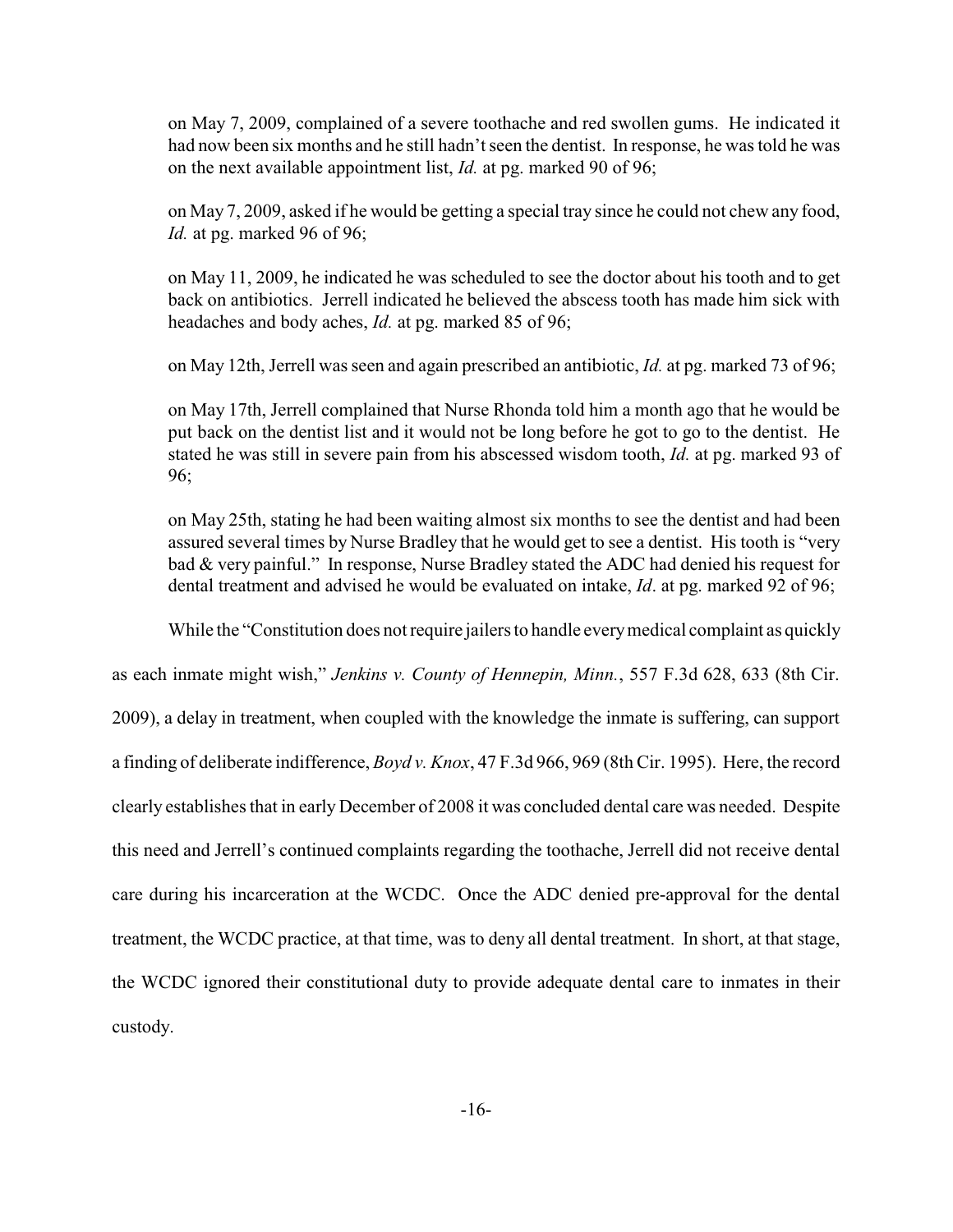I believe the evidence establishes that Nurse Bradley exhibited deliberate indifference to Jerrell's serious dental need. As noted above, she became aware of his need for dental care by December 9, 2008, at the latest. Despite Jerrell's continual complaints about not receiving dental treatment, she did not follow-up or take any steps to ensure that he received that care in a reasonable amount of time. Once the ADC denied the treatment, she stopped any efforts to get Jerrell to a dentist. By virtue of his incarceration, Jerrell had no way of obtaining dental care himself.

With respect to Sheriff Helder, there is no evidence to show he was personally involved in any decision with respect to the medical or dental care to be given Jerrell or that he even knew of Jerrell's need for dental care. *Langford v. Norris*, 614 F.3d 445, 460-61 (8th Cir. 2010)(a supervisor may be held personally liable if he knew that an inmate's serious medical needs were not being adequatelytreatment and remained indifferent). Similarly, the evidence presented established Sheriff Helder was unaware of Captain Osborne "practice" of refusing treatment of ADC committed inmates if the ADC did not authorize the treatment.

### **Denial of Medical Care--September 2008 Incarceration**

There is no evidence of deliberate indifference on the part of Nurse Bradley or Sheriff Helder during this incarceration. Neither were personally involved in deciding what care Jerrell should receive and there is no evidence they were even aware of his medical needs.

### **Denial of Medical Care--November 2008 Incarceration**

Other than the separatelyaddressed claims of denial of counseling services and of dental care, there is no evidence to suggest either Nurse Bradley or Sheriff Helder acted with deliberate indifference to Jerrell's need for medical care. Jerrell was seen by the nurse or doctor on a number of occasions. His medical needs were addressed although not necessarilyin the wayhe believed they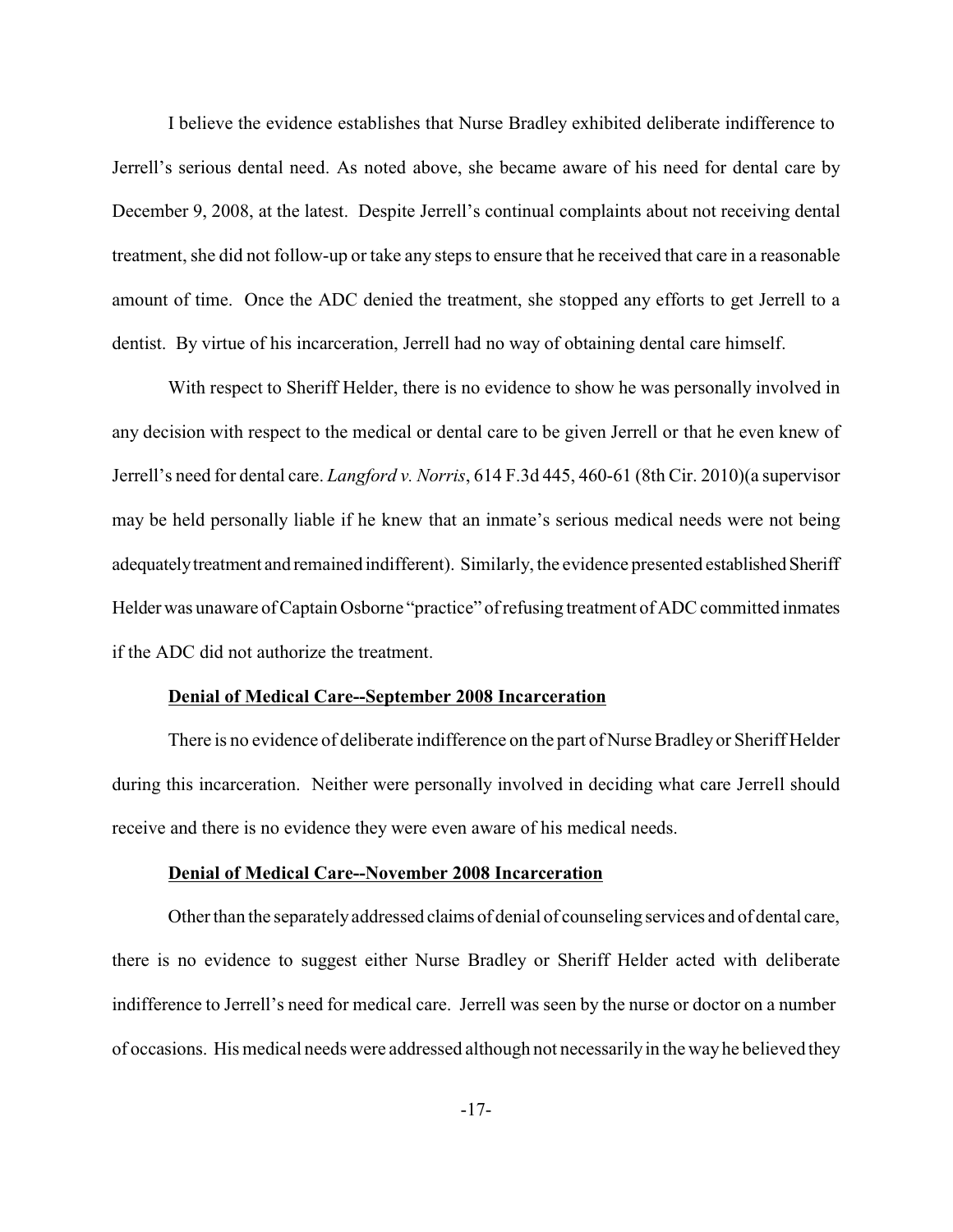should be. *Nelson v. Shuffman*, 603 F.3d 439, 449 (8th Cir. 2010)("prisoner's mere difference of opinion over matters of expert medical judgment or a course of medical treatment fails to rise to the level of a constitutional violation.

# **Damages on the Denial of Medical Care Claim**

As noted above, we have concluded Nurse Bradley exhibited deliberate indifference to Jerrell's serious need for dental care. Compensatory damages under § 1983 are governed by general tort-law compensation theory. *See Carey v. Piphus*, 435 U.S. 247, 255 (1978). In *Carey*, the Supreme Court noted that damages are available under § 1983 for actions "found . . . to have been violative of . . . constitutional rights and to have caused compensable injury." Id. (internal quotation marks and citations omitted). The fact that an Eighth Amendment violation has occurred "does not mean that [Jerrell] suffered substantial compensable damages that could be measured accurately." *Warren v. Fanning*, 950 F.2d 1370, 1374 (8th Cir. 1991). The trier of fact "is required to award nominal damages once it has found cruel and unusual punishment if it has not been able to convert into dollars the injury and pain a plaintiff has suffered." *Cowans v. Wyrick*, 862 F.2d 697, 699 (8th Cir. 1988).

In this case, some delay in the receipt of dental care would necessarily occur because the WCDC medical staff does not include any dentists. However, in Jerrell's case he went from December 9th, when his dental needs were recognized, to June 11th when he was transferred to the ADC, without receiving any dental care. During this time, he complained of dental pain, the tooth being abscessed, and an inability to eat due to the dental problem. Under these circumstances, I believe it is appropriate to award damages from January 16th. As pain and suffering is not capable of exact measurement, I believe Jerrell should receive an award of compensatory damages on a per